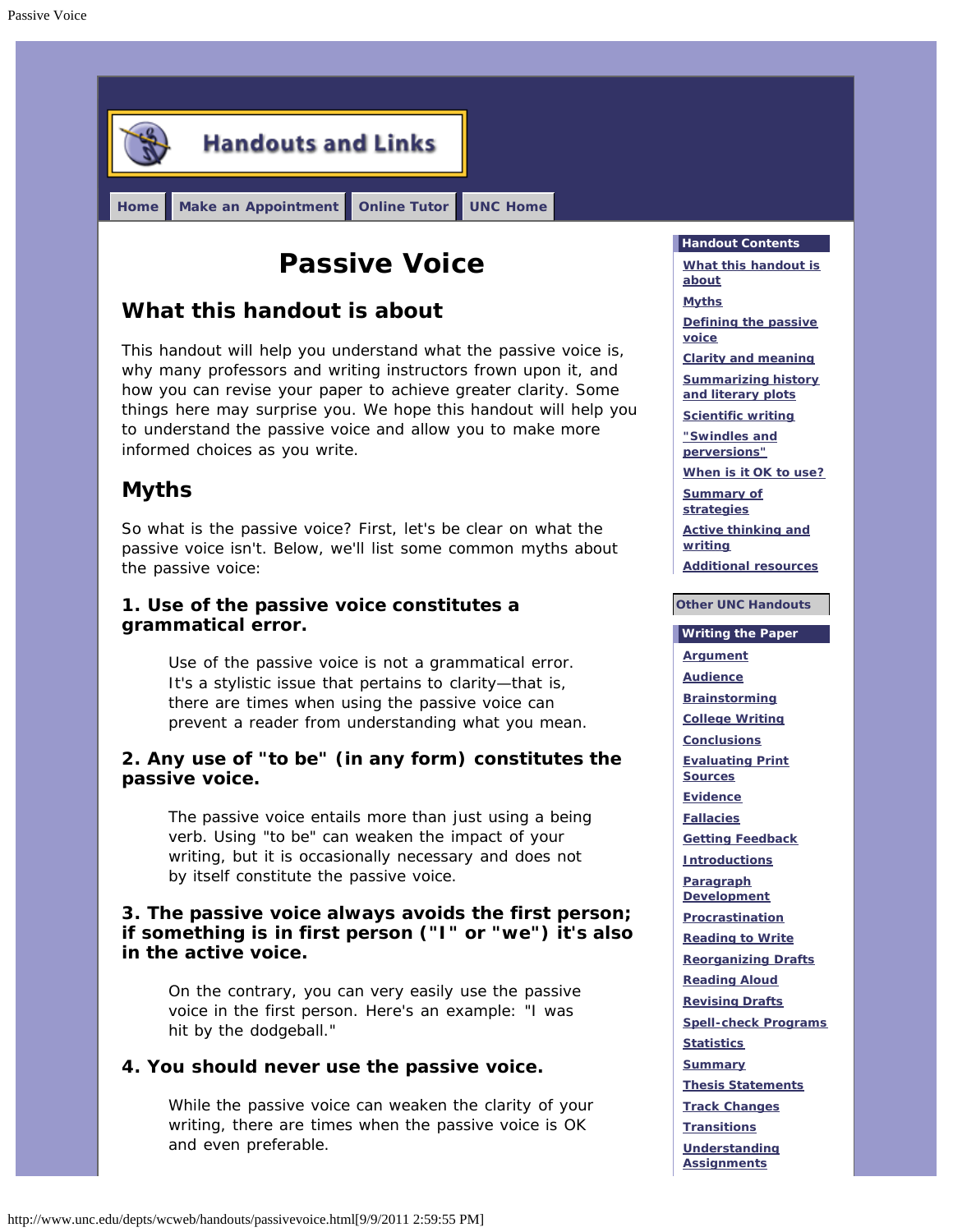### **5. I can rely on my grammar checker to catch the passive voice.**

See Myth #1. Since the passive voice isn't a grammar error, it's not always caught. Typically, grammar checkers catch only a fraction of passive voice usage.

Do any of these misunderstandings sound familiar? If so, you're not alone. That's why we wrote this handout. It discusses how to recognize the passive voice, when you should avoid it, and when it's OK.

**[top](#page-0-2)**

# <span id="page-1-0"></span>**Defining the passive voice**

A passive construction occurs when you make the object of an action into the subject of a sentence. That is, whoever or whatever is performing the action is not the grammatical subject of the sentence. Take a look at this passive rephrasing of a familiar joke:

### *Why was the road crossed by the chicken?*

Who is doing the action in this sentence? The **chicken** is the one doing the action in this sentence, but the chicken is not in the spot where you would expect the grammatical subject to be. Instead, the road is the grammatical subject. The more familiar phrasing (why did the chicken cross the road?) puts the actor in the subject position, the position of doing something—the chicken (the actor/doer) crosses the road (the object). We use active verbs to represent that "doing," whether it be crossing roads, proposing ideas, making arguments, or invading houses (more on that shortly).

Once you know what to look for, passive constructions are easy to spot. Look for a form of "to be" (*is, are, am , was, were, has been, have been, had been, will be, will have been, being*) followed by a past participle. (The past participle is a form of the verb that typically, but not always, ends in "-ed." Some exceptions to the "-ed" rule are words like "paid" (not "payed") and "driven." (not "drived"). Here's a sure-fire formula for identifying the passive voice:

### *form of "to be" + past participle = passive voice*

For example:

*The metropolis has been scorched by the dragon's fiery breath.*

*When her house was invaded, Penelope had to think of ways to delay her remarriage.*

**Not every sentence that contains a form of "have" or "be" is passive!** Forms of the word "have" can do several different things in English. For example, in the sentence "John has to study all afternoon," "has" is not part of a past-tense verb. It's a modal verb, like "must," "can," or "may"—these verbs tell how necessary it is to do something (compare "I have to study" versus "I may study"). And forms of "be" are not always passive, either—"be"

**[Using the Library](http://www.unc.edu/depts/wcweb/handouts/library.html) [Writing Anxiety](http://www.unc.edu/depts/wcweb/handouts/writing_anxiety.html) [Writing Groups](http://www.unc.edu/depts/wcweb/handouts/WritingGroups/index.html)**

**Citation, Style, and Sentence-Level Concerns**

**[Articles](http://www.unc.edu/depts/wcweb/handouts/articles.html)**

**[Citation Resources](http://www.unc.edu/depts/wcweb/handouts/citation.html)**

**[Commas](http://www.unc.edu/depts/wcweb/handouts/commas.html) [Conditionals](http://www.unc.edu/depts/wcweb/handouts/conditionals.html)**

**[Editing and](http://www.unc.edu/depts/wcweb/handouts/proofread.html)**

**[Proofreading](http://www.unc.edu/depts/wcweb/handouts/proofread.html) [Fragments and Run-](http://www.unc.edu/depts/wcweb/handouts/fragments.html)**

**[ons](http://www.unc.edu/depts/wcweb/handouts/fragments.html) [Gender-Sensitive](http://www.unc.edu/depts/wcweb/handouts/gender.html)**

**[Language](http://www.unc.edu/depts/wcweb/handouts/gender.html)**

**[Passive Voice](#page-0-3)**

**[Plagiarism](http://www.unc.edu/depts/wcweb/handouts/plagiarism.html)**

**[Quotations](http://www.unc.edu/depts/wcweb/handouts/quotations.html)**

**[Should I Use"I"?](http://www.unc.edu/depts/wcweb/handouts/should_I_use_I.html)**

**[Style](http://www.unc.edu/depts/wcweb/handouts/style.html)**

**[Word Choice](http://www.unc.edu/depts/wcweb/handouts/word_choice.html)**

### **Specific Writing Assignments**

**[Abstracts](http://www.unc.edu/depts/wcweb/handouts/abstracts.html) [Annotated](http://www.unc.edu/depts/wcweb/handouts/annotated_bibliographies.html) [Bibliographies](http://www.unc.edu/depts/wcweb/handouts/annotated_bibliographies.html) [Application Essays](http://www.unc.edu/depts/wcweb/handouts/application.html) [Book Reviews](http://www.unc.edu/depts/wcweb/handouts/review.html) [Business Letters](http://www.unc.edu/depts/wcweb/handouts/business.html) [Comparing/Contrasting](http://www.unc.edu/depts/wcweb/handouts/comparison_contrast.html) [Dissertations](http://www.unc.edu/depts/wcweb/handouts/dissertation.html) [Essay Exams](http://www.unc.edu/depts/wcweb/handouts/essay-exams.html) [Grant Proposals](http://www.unc.edu/depts/wcweb/handouts/grant_proposals.html) [Honors Theses](http://www.unc.edu/depts/wcweb/handouts/honors.html) [Literature Reviews](http://www.unc.edu/depts/wcweb/handouts/literature_review.html) [Oral History](http://www.unc.edu/depts/wcweb/handouts/oral_history.html) [Poetry Explications](http://www.unc.edu/depts/wcweb/handouts/poetry-explication.html) [Scientific Research](http://www.unc.edu/depts/wcweb/handouts/lab_report_complete.html) [Reports](http://www.unc.edu/depts/wcweb/handouts/lab_report_complete.html) [Speeches](http://www.unc.edu/depts/wcweb/handouts/speeches.html)**

#### **Writing for Specific Fields**

**[Anthropology](http://www.unc.edu/depts/wcweb/handouts/anthropology.html) [Art History](http://www.unc.edu/depts/wcweb/handouts/arthistory.html) [Communication](http://www.unc.edu/depts/wcweb/handouts/communications.html) [Studies](http://www.unc.edu/depts/wcweb/handouts/communications.html) [History](http://www.unc.edu/depts/wcweb/handouts/history.html) [Literature \(Fiction\)](http://www.unc.edu/depts/wcweb/handouts/literature.html) [Philosophy](http://www.unc.edu/depts/wcweb/handouts/philosophy.html) [Political Science](http://www.unc.edu/depts/wcweb/handouts/polisci.html) [Religious Studies](http://www.unc.edu/depts/wcweb/handouts/religious_studies.html) [Sciences](http://www.unc.edu/depts/wcweb/handouts/sciences.html) [Sociology](http://www.unc.edu/depts/wcweb/handouts/sociology.html)**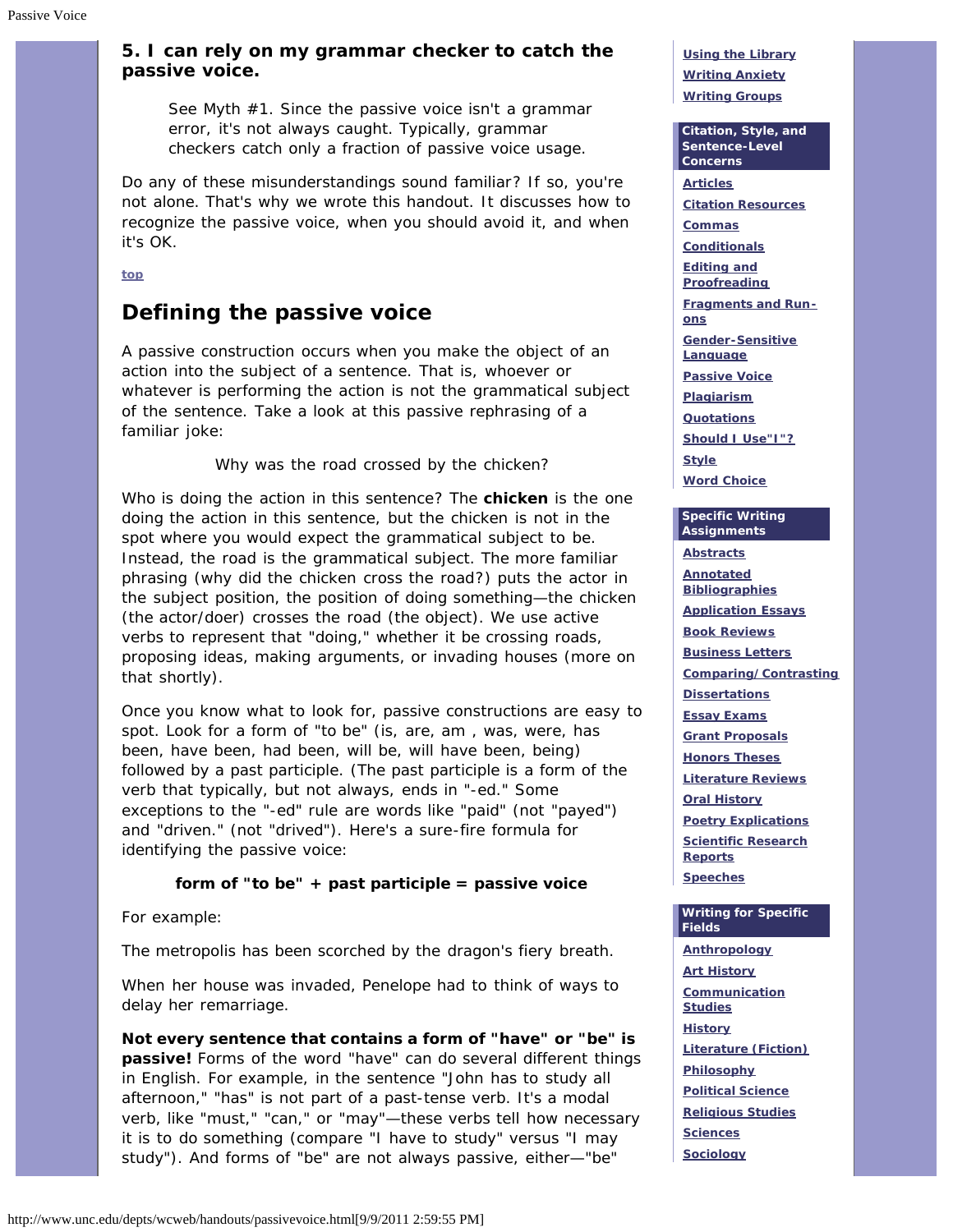can be the main verb of a sentence that describes a state of being, rather than an action. For example, the sentence "John is a good student" is not passive; "is" is simply describing John's state of being. The moral of the story: don't assume that any time you see a form of "have" and a form of "to be" together, you are looking at a passive sentence.

Need more help deciding whether a sentence is passive? Ask yourself whether there is an action going on in the sentence. If so, what is at the front of the sentence? Is it the person or thing that does the action? Or is it the person or thing that has the action done to it? In a passive sentence, the object of the action will be in the subject position at the front of the sentence. As discussed above, the sentence will also contain a form of be and a past participle. If the subject appears at all, it will usually be at the end of the sentence, often in a phrase that starts with "by." Take a look at this example:

The fish was caught by the seagull.

If we ask ourselves whether there's an action, the answer is yes: a fish is being caught. If we ask what's at the front of the sentece, the actor or the object of the action, it's the object: the fish, unfortunately for it, got caught, and there it is at the front of the sentence. The thing that did the catching—the seagull—is at the end, after "by." There's a form of be (was) and a past participle (caught). This sentence is passive.

Let's briefly look at how to change passive constructions into active ones. You can usually just switch the word order, making the actor and subject one by putting the actor up front:

*The metropolis has been scorched by the dragon's fiery breath.*

becomes

*The dragon scorched the metropolis with his fiery breath.*

*When her house was invaded, Penelope had to think of ways to delay her remarriage.*

becomes

*After suitors invaded her house, Penelope had to think of ways to delay her remarriage.*

To repeat, the key to identifying the passive voice is to look for *both* a form of "to be" *and* a past participle, which usually, but not always, ends in "-ed."

#### **[top](#page-0-2)**

# <span id="page-2-0"></span>**Clarity and meaning**

The primary reason why your instructors frown on the passive voice is that they often have to guess what you mean. Sometimes, the confusion is minor. Let's look again at that sentence from a student's paper on Homer's *The Odyssey*:

*When her house was invaded, Penelope had to think of ways to delay her remarriage.*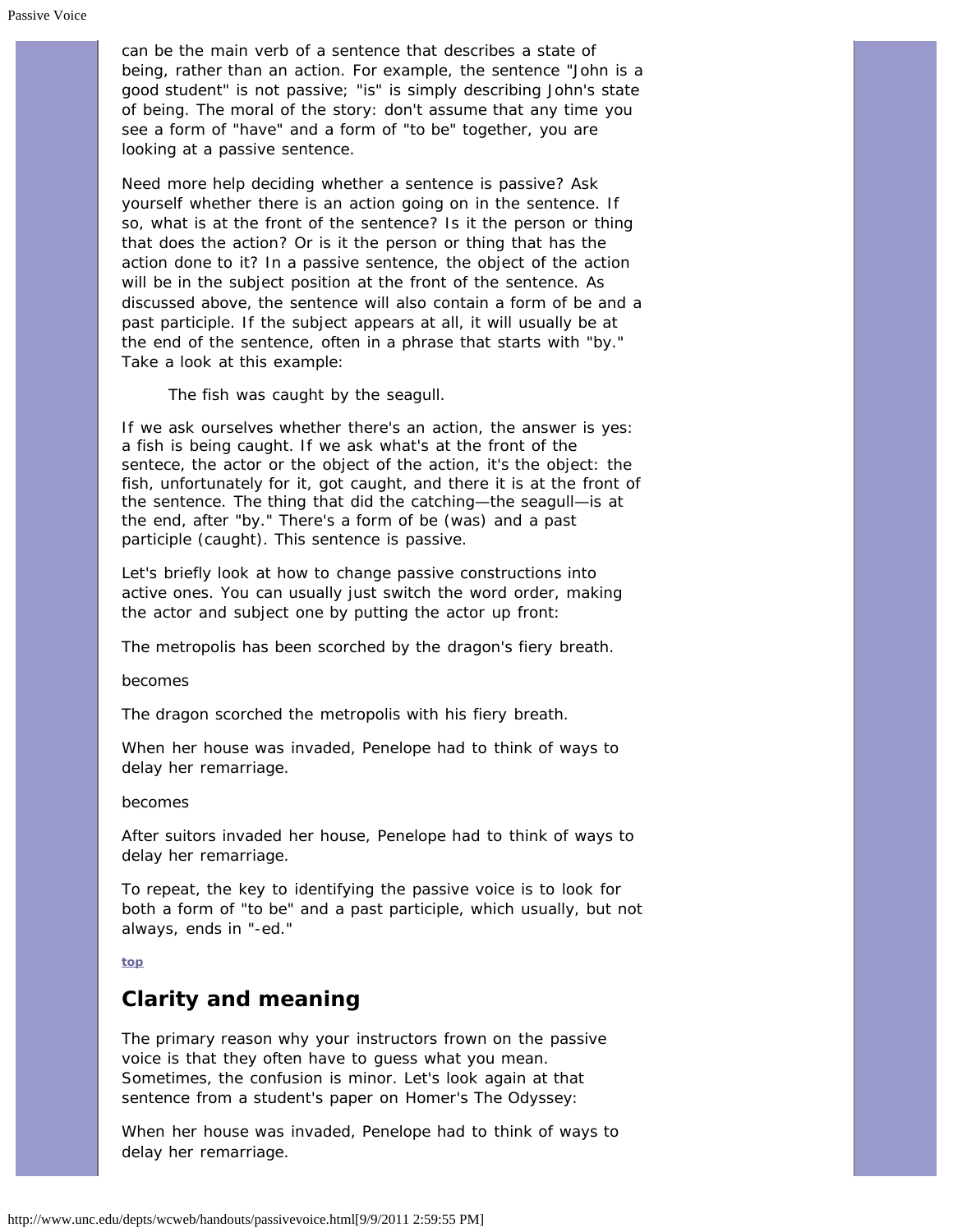Like many passive constructions, this sentence lacks explicit reference to the actor—it doesn't tell the reader *who* or *what* invaded Penelope's house. The active voice clarifies things:

*After suitors invaded Penelope's house, she had to think of ways to fend them off.*

Thus many instructors—the readers making sense of your writing —prefer that you use the active voice. They want you to specify who or what is doing the action. Compare the following two examples from an anthropology paper on a Laotian village to see if you agree.

(passive) *A new system of drug control laws was set up.* (By whom?)

(active) *The Lao People's Revolutionary Party set up a new system of drug control laws.*

Here's another example, from the same paper, that illustrates the lack of precision that can accompany the passive voice:

*Gender training was conducted in six villages, thus affecting social relationships.*

And a few pages later:

*Plus, marketing links were being established.*

In both paragraphs, the writer never specifies the actors for those two actions (*Who* did the gender training? *Who* established marketing links?). Thus the reader has trouble appreciating the dynamics of these social interactions, which depend upon the actors conducting and establishing these things.

The following example, once again from that paper on *The Odyssey*, typifies another instance where an instructor might desire more precision and clarity:

*Although Penelope shares heroic characteristics with her husband, Odysseus, she*

*is not considered a hero.*

*Who* does not consider Penelope a hero? It's difficult to tell, but the rest of that paragraph suggests that the *student* does not consider Penelope a hero (the topic of the paper). The reader might also conceivably think that the student is referring to critics, scholars, or modern readers of *The Odyssey*. One might argue that the meaning comes through here—the problem is merely stylistic. Yet style affects how your reader understands your argument and content. Awkward or unclear style prevents your reader from appreciating the ideas that are so clear to *you* when you write. Thus knowing how your reader might react enables you to make more effective choices when you revise. So after you identify instances of the passive, you should consider whether your use of the passive inhibits clear understanding of what you mean.

**[top](#page-0-2)**

# **Summarizing history or literary plots with**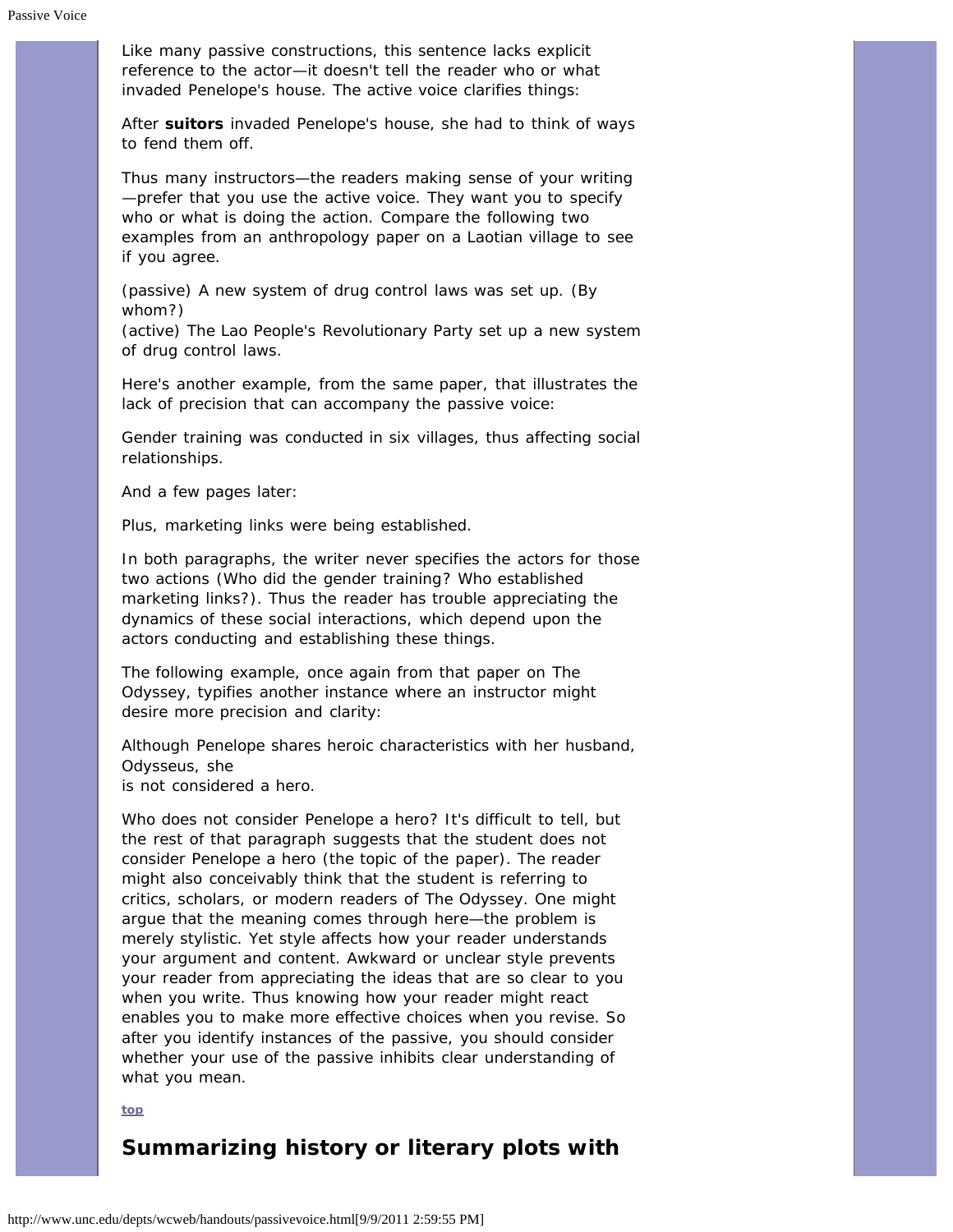# <span id="page-4-0"></span>**the passive voice: don't be a lazy thinker or writer!**

With the previous section in mind, you should also know that some instructors proclaim that the passive voice signals sloppy, lazy thinking. These instructors argue that writers who overuse the passive voice have not fully thought through what they are discussing and that this makes for imprecise arguments. Consider these sentences from papers on American history:

*The working class was marginalized. African Americans were discriminated against. Women were not treated as equals.*

Such sentences lack the precision and connection to context and causes that mark rigorous thinking. The reader learns little about the systems, conditions, human decisions, and contradictions that produced these groups' experiences of oppression. And so the reader—the instructor—questions the writer's understanding of these things.

It is especially important to be sure that your thesis statement is clear and precise, so think twice before using the passive voice in your thesis.

In papers where you discuss the work of an author—e.g., a historian or writer of literature—you can also strengthen your writing by not relying on the passive as a crutch when summarizing plots or arguments. Instead of writing

*It is argued that…* or *Tom and Huck are portrayed as…* or *And then the link between X and Y is made, showing that…*

you can heighten the level of your analysis by explicitly connecting an author with these statements:

*Anderson argues that… Twain portrays Tom and Huck as…*

*Ishiguro draws a link between X and Y to show that…*

By avoiding passive constructions in these situations, you can demonstrate a more thorough understanding of the material you discuss.

**[top](#page-0-2)**

# <span id="page-4-1"></span>**Scientific writing**

All this advice works for papers in the humanities, you might note —but what about technical or scientific papers, including lab reports? Many instructors recommend or even require the passive voice in such writing. The rationale for using the passive voice in scientific writing is that it achieves "an objective tone"—for example, by avoiding the first person. To consider scientific writing, let's break it up into two main types: lab reports and writing about a scientific topic or literature.

### **Lab reports**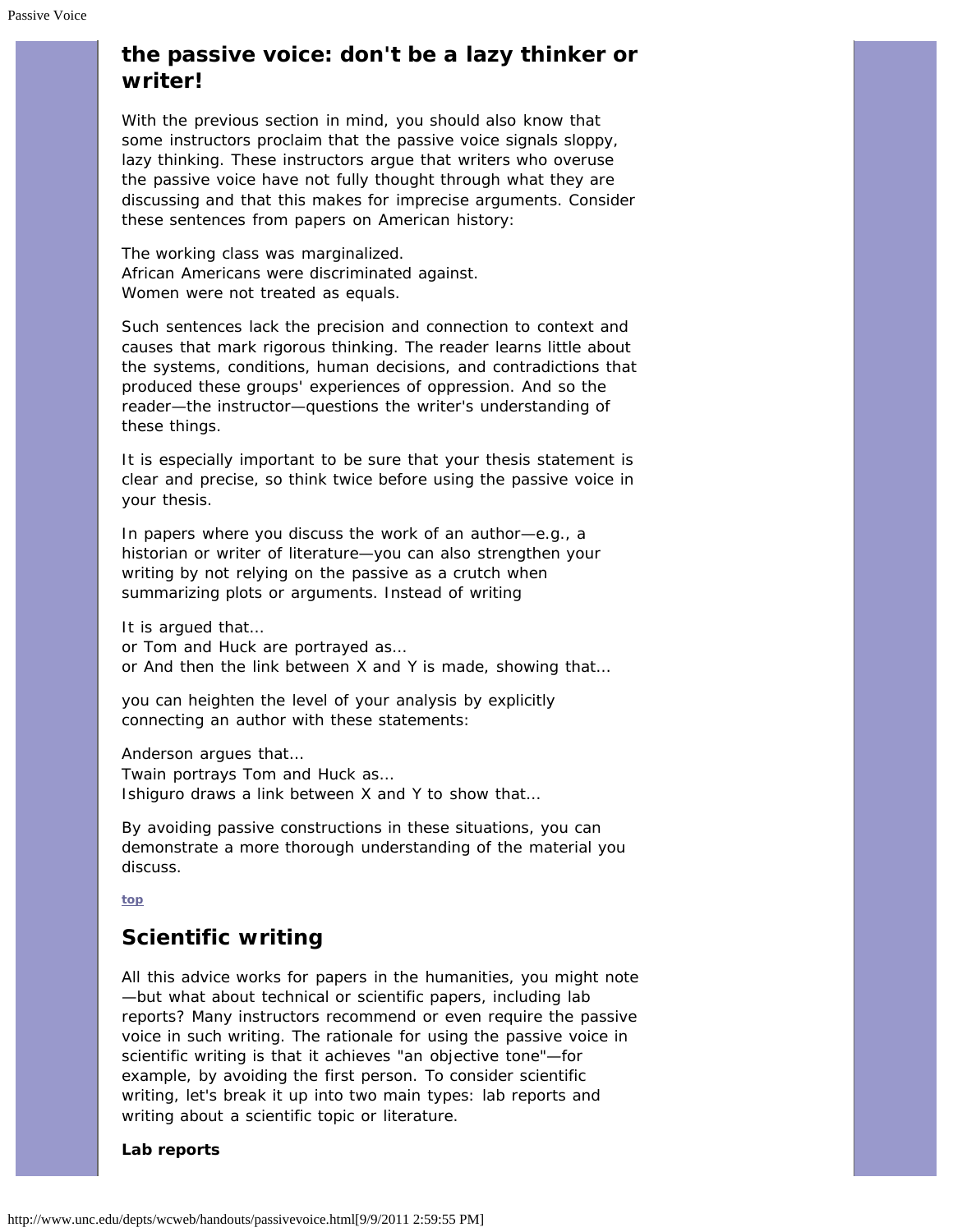Although more and more scientific journals accept or even prefer first-person active voice (e.g., "then we sequenced the human genome"), some of your instructors may want you to remove yourself from your lab report by using the passive voice (e.g., "then the human genome was sequenced" rather than "then we sequenced the human genome"). Such advice particularly applies to the section on Materials and Methods, where a procedure "is followed." (For a fuller discussion on writing lab reports, see our handout on [writing lab reports.](http://www.unc.edu/depts/wcweb/handouts/lab_report_complete.html))

While you might employ the passive voice to retain objectivity, you can still use active constructions in some instances and retain your objective stance. Thus it's useful to keep in mind the sort of active verbs you might use in lab reports. Examples include: support, indicate, suggest, correspond, challenge, yield, show.

Thus instead of writing *A number of things are indicated by these results.*

you could write *These results indicate a number of things.* or *Further analysis showed/suggested/yielded…*

Ultimately, you should find out your instructor's preference regarding your use of the passive in lab reports.

#### **Writing about scientific topics**

In some assignments, rather than reporting the results of your own scientific work, you will be writing about the work of other scientists. Such assignments might include literature reviews and research reports on scientific topics. You have two main possible tasks in these assignments: reporting what other people have done (their research or experiments) or indicating general scientific knowledge (the body of knowledge coming out of others' research). Often the two go together. In both instances, you can easily use active constructions even though you might be tempted by the passive—especially if you're used to writing your own lab reports in the passive.

You decide: Which of these two examples is clearer?

*Heart disease is considered the leading cause of death in the United States.* (passive) or *Research points to heart disease as the leading cause of death in the United States.*(active)

Alternatively, you could write this sentence with human actors:

*Researchers have concluded that heart disease is the leading cause of death in the United States.*

The last two sentences illustrate a relationship that the first one lacks. The first example does not tell who or what leads us to accept this conclusion about heart disease.

Here's one last example from a report that describes angioplasty. Which sounds better to you?

*The balloon is positioned in an area of blockage and is inflated.* or *The surgeon positions the balloon in an area of blockage and*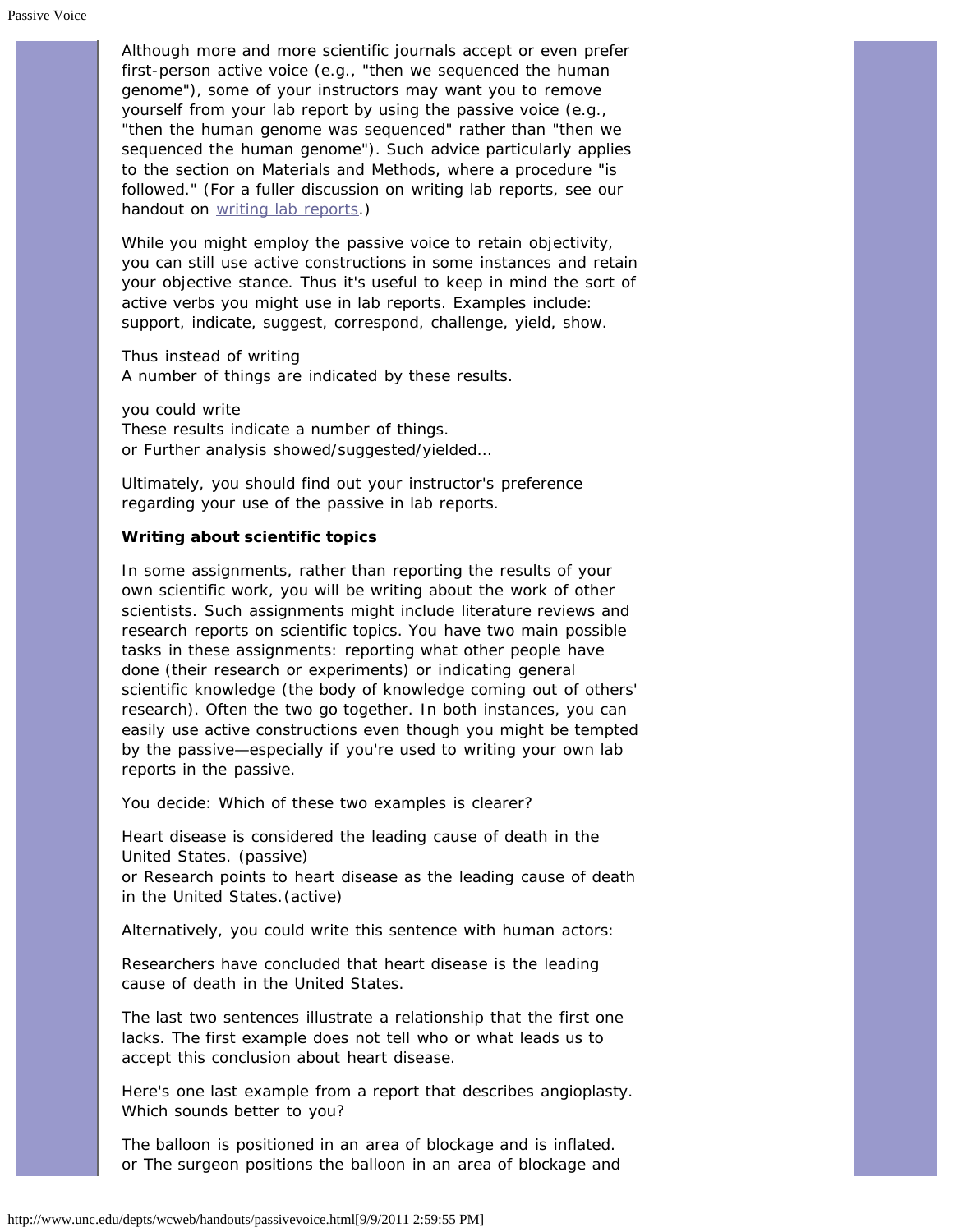## *inflates it.*

You can improve your scientific writing by relying less on the passive. The advice we've given for papers on history or literature equally applies to papers in more "scientific" courses. No matter what field you're writing in, when you use the passive voice, you risk conveying to your reader a sense of uncertainty and imprecision regarding your writing and thinking. The key is to know when your instructor wants you to use the passive voice. For a more general discussion of [writing in the sciences,](http://www.unc.edu/depts/wcweb/handouts/sciences.html) see our handout.

**[top](#page-0-2)**

# <span id="page-6-0"></span>**"Swindles and perversions"**

Before we discuss a few instances when the passive might be preferable, we should mention one of the more political uses of the passive: to hide blame or obscure responsibility. *You* wouldn't do this, but you can learn how to become a critic of those who exhibit what George Orwell included among the "swindles and perversions" of writing. For example:

# *Mistakes were made.*

*The Exxon Company accepts that a few gallons might have been spilled.*

By becoming critically aware of how others use language to shape clarity and meaning, you can learn how better to revise your own work. Keep Orwell's swindles and perversions in mind as you read other writers. Because it's easy to leave the actor out of passive sentences, some people use the passive voice to avoid mentioning who is responsible for certain actions.

**[top](#page-0-2)**

# <span id="page-6-1"></span>**So when is it OK to use the passive?**

Sometimes the passive voice is the best choice. Here are a few instances when the passive voice is quite useful:

**1. To emphasize an object.**Take a look at this example:

# *100 votes are required to pass the bill.*

This passive sentence emphasizes the number of votes required. An active version of the sentence ("The bill requires 100 votes to pass") would put the emphasis on the bill, which may be less dramatic.

## **2. To de-emphasize an unknown subject/actor. Consider this example:**

*Over 120 different contaminants have been dumped into the river.*

If you don't know who the actor is—in this case, if you don't actually know who dumped all of those contaminants in the river then you may need to write in the passive. But remember, if you do know the actor, and if the clarity and meaning of your writing would benefit from indicating him/her/it/them, then use an active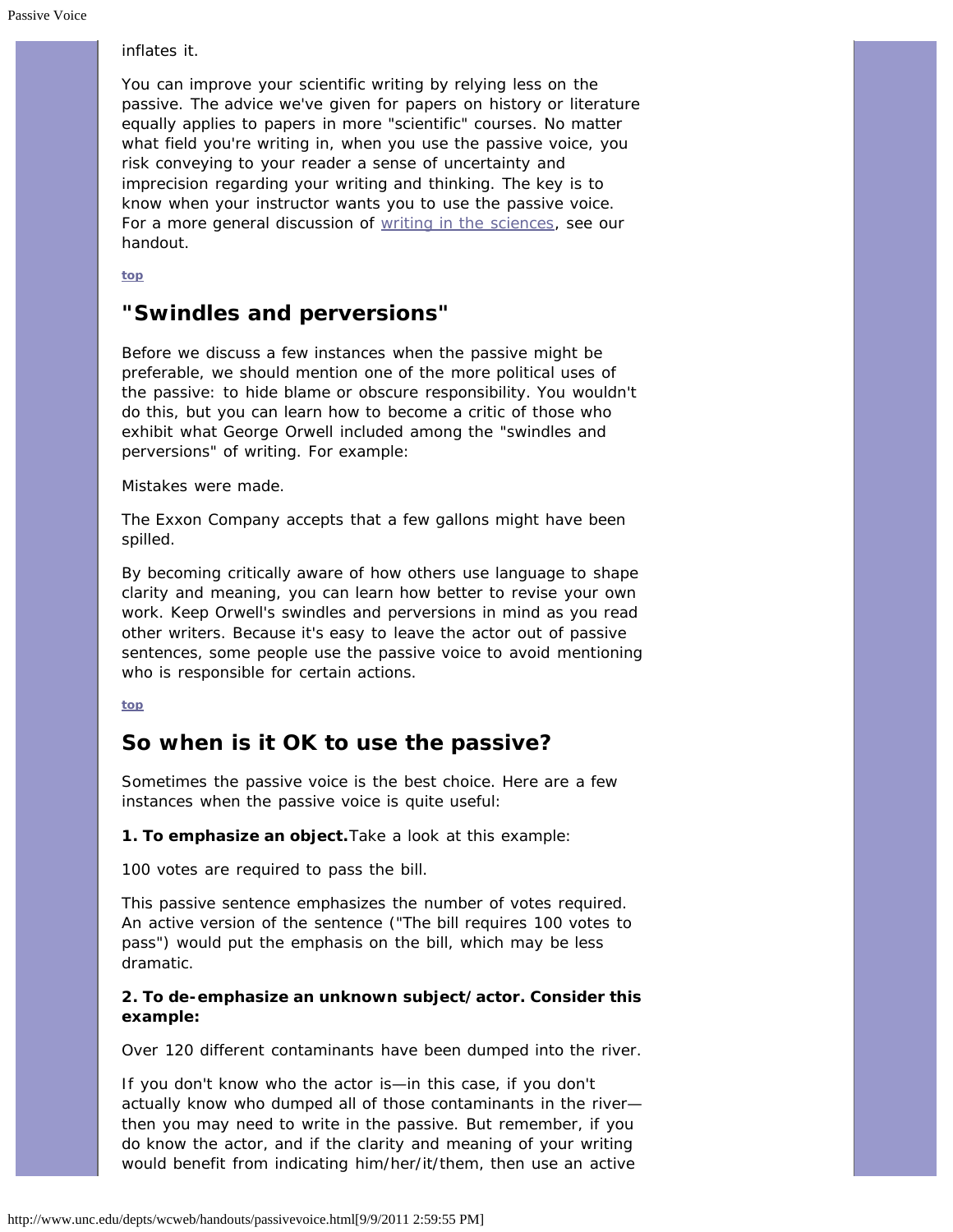construction. Yet consider the third case.

### **3. If your readers don't need to know who's responsible for the action.**

Here's where your choice can be difficult; some instances are less clear than others. Try to put yourself in your reader's position to anticipate how he/she will react to the way you have phrased your thoughts. Here are two examples:

*Baby Sophia was delivered at 3:30 a.m. yesterday.*(passive)

and

*Dr. Susan Jones delivered baby Sophia at 3:30 a.m. yesterday.*(active)

The first sentence might be more appropriate in a birth announcement sent to family and friends—they are not likely to know Dr. Jones and are much more interested in the "object"(the baby) than in the actor (the doctor). A hospital report of yesterday's events might be more likely to focus on Dr. Jones' role.

**[top](#page-0-2)**

# <span id="page-7-0"></span>**Summary of strategies**

### **Identify**

Look for the passive voice: "to be"  $+$  a past participle (usually, but not always, ending in "-ed")

If you don't see both components, move on.

Does the sentence describe an action? If so, where is the actor? Is he/she/it in the grammatical subject position (at the front of the sentence) or in the object position (at the end of the sentence, or missing entirely)?

Does the sentence end with "by..."? Many passive sentences include the actor at the end of the sentence in a "by" phrase, like "The ball was hit **by the player**" or "The shoe was chewed up **by the dog**." "By" by itself isn't a conclusive sign of the passive voice, but it can prompt you to take a closer look.

### **Evaluate**

Is the doer/actor indicated? Should you indicate him/her/it?

Does it really matter who's responsible for the action?

Would your reader ask you to clarify a sentence because of an issue related to your use of the passive?

Do you use a passive construction in your thesis statement?

Do you use the passive as a crutch in summarizing a plot or history, or in describing something?

Do you want to emphasize the object?

#### **Revise**

If you decide that your sentence would be clearer in the active voice, switch the sentence around to make the